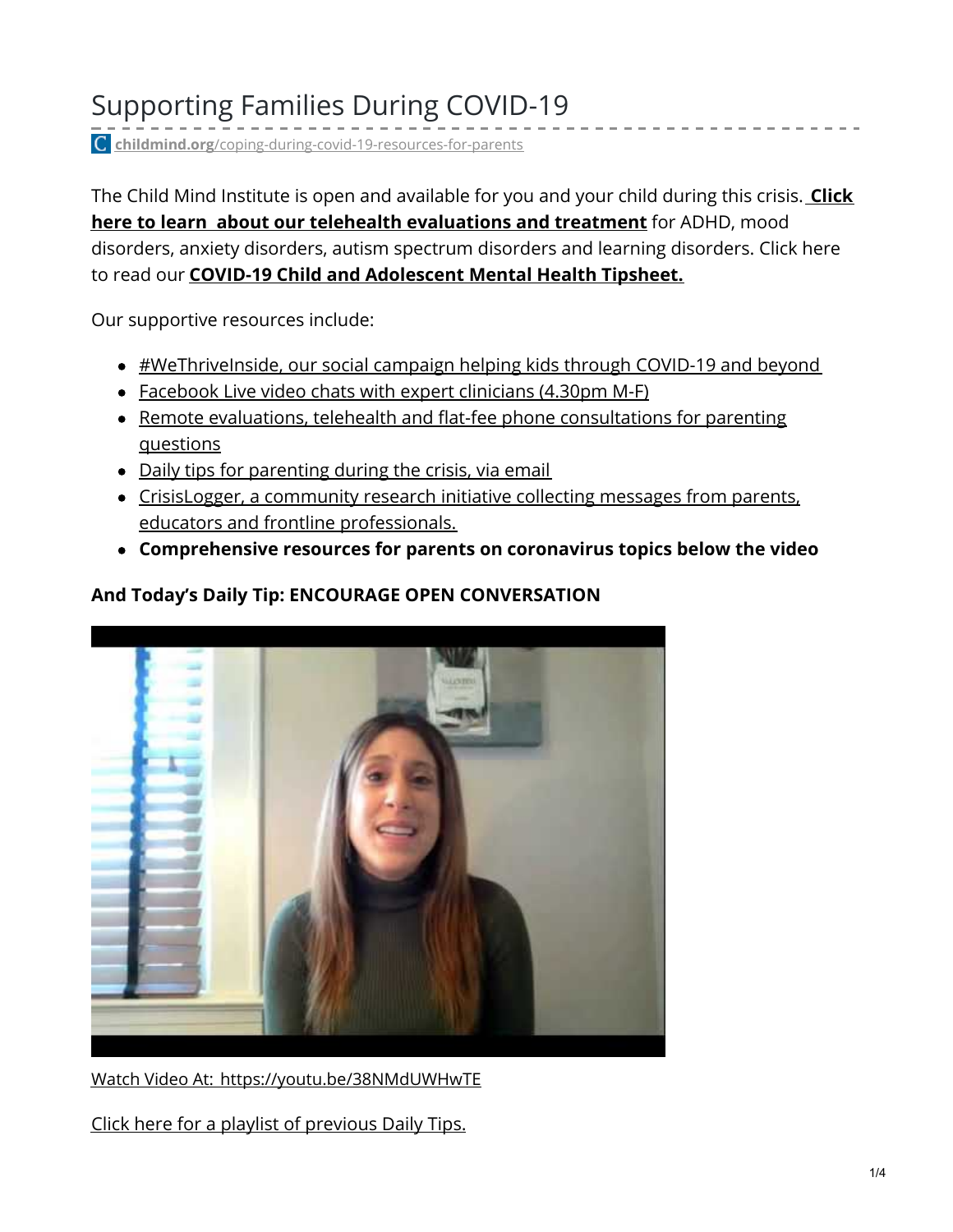### **Click below to navigate to each section:**

- Coping With the [Coronavirus](#page-1-0) Crisis
- Autism and the [Coronavirus](#page-1-1)
- [Managing](#page-2-0) Anxiety
- [Discipline](#page-2-1) and Behavior
- Remote [Learning](#page-2-2)
- [Dealing](#page-3-0) With Loss

# <span id="page-1-0"></span>**Coping With the Coronavirus Crisis**

[Supporting](https://childmind.org/article/supporting-kids-during-the-covid-19-crisis/) Kids Through the COVID-19 Crisis Tips for nurturing and protecting children at home.

Supporting Teenagers and Young Adults During the [Coronavirus](https://childmind.org/article/supporting-teenagers-and-young-adults-during-the-coronavirus-crisis/) Crisis Tips for parents with older children at home.

Self-Care in the Time of [Coronavirus](https://childmind.org/article/self-care-in-the-time-of-coronavirus/) For parents, prioritizing your own well-being benefits your whole family.

Anxiety and Coping With the [Coronavirus](https://childmind.org/article/anxiety-and-coping-with-coronavirus/) Managing worry — your kids' and your own.

How [Mindfulness](https://childmind.org/article/how-mindfulness-can-help-during-covid-19/) Can Help During COVID-19 Tips for calming anxiety during a difficult time.

Talking to Kids About the [Coronavirus](https://childmind.org/article/talking-to-kids-about-the-coronavirus/) Kids worry more when they're kept in the dark. Here's what to say.

Giving Kids With ADHD Support and Structure During the [Coronavirus](https://childmind.org/article/giving-kids-with-adhd-support-and-structure-during-the-coronavirus-crisis/) Crisis Managing attention (yours and theirs) will help kids thrive.

Single Parenting During the [Coronavirus](https://childmind.org/article/single-parenting-during-the-coronavirus-crisis/) Crisis Strategies for managing when you're going it alone

[Coronavirus](https://childmind.org/article/coronavirus-parenting-managing-anger-and-frustration/) Parenting: Managing Anger and Frustration Parents everywhere are losing their temper and yelling at their kids. How to maintain your cool under stress

# <span id="page-1-1"></span>**Autism and the Coronavirus**

[Resources](https://childmind.org/autism-coronavirus-resources-for-parents/) for Families of Children on the Spectrum

From how to talk to kids with autism about the coronavirus to how to teach handwashing and develop schedules.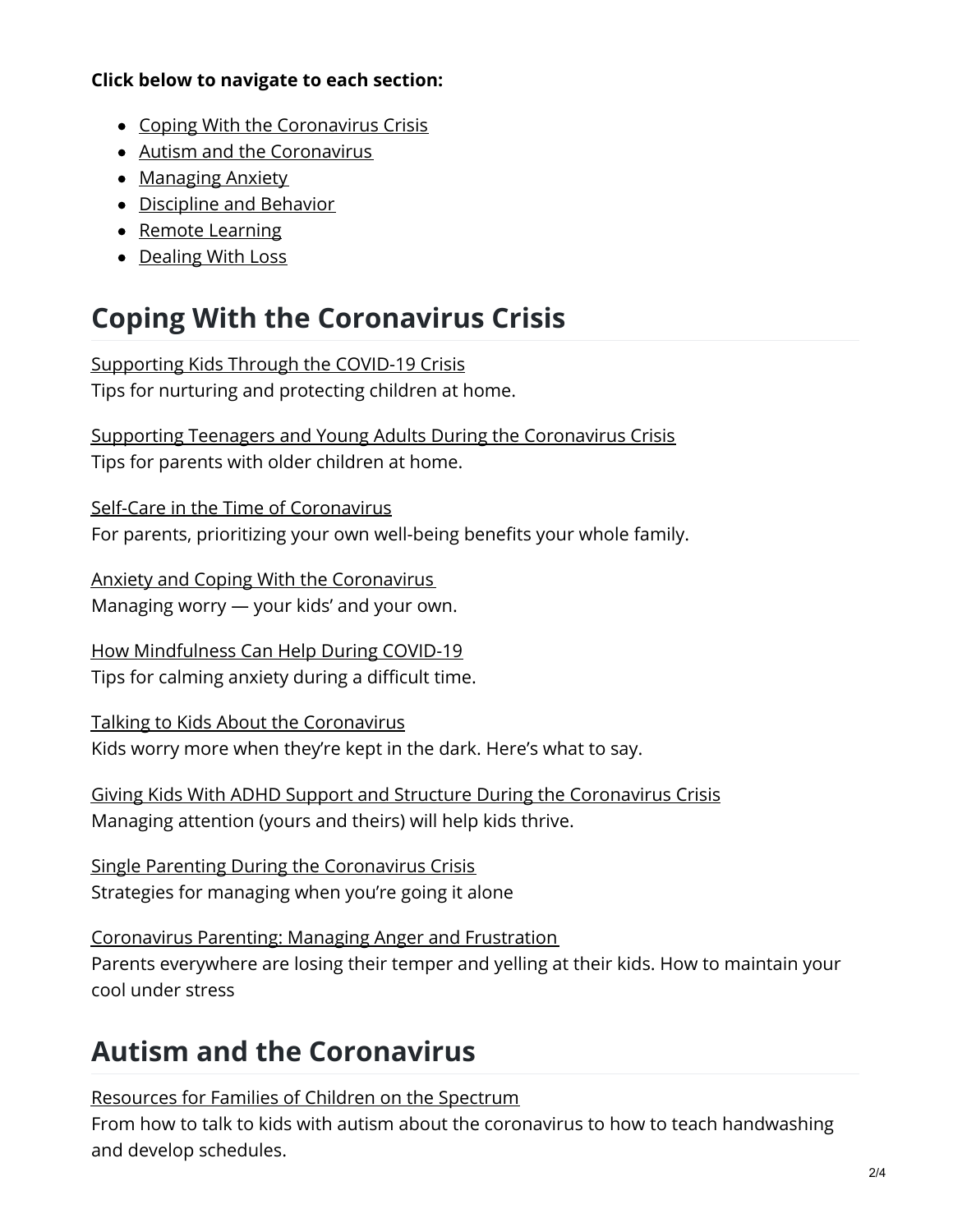# <span id="page-2-2"></span>**Remote Learning**

## Strategies for [Supporting](https://childmind.org/remote-learning-resources-for-families/) Learning at Home

We know how difficult this situation can be for children of any age. We offer these guidelines and strategies from our experts to help families support their children's education at this time.

### Family [Resources](https://childmind.org/guide/family-resources-for-remote-learning/) for Remote Learning

Clinicians from our Learning and [Development](https://childmind.org/center/learning-and-development-center/) Center have organized resources for parents who are suddenly responsible for the home school environment.

## <span id="page-2-0"></span>**Managing Anxiety**

### Anxious Stomach Aches and [Headaches](https://childmind.org/article/anxious-stomach-aches-and-headaches/)

Anxiety in children sometimes manifest physically. Here's what to watch for.

### How to Help [Children](https://childmind.org/article/help-children-manage-fears/) Manage Fears

Tips for teaching children how to build resilience and learn to calm themselves down, even when things feel scary.

Tips for [Calming](https://childmind.org/article/tips-calming-anxious-kids/) Anxious Kids

Go-to techniques for coaxing anxiety-prone children out of their fears from a Mom who's been there.

How to Avoid [Passing](https://childmind.org/article/how-to-avoid-passing-anxiety-on-to-your-kids/) Anxiety on to Your Kids Help yourself, and them, by learning techniques to manage stress in a healthy way.

How Anxiety Leads to [Disruptive](https://childmind.org/article/how-anxiety-leads-to-disruptive-behavior/) Behavior Kids who are acting out, melting down, or being defiant may actually be seriously anxious.

What to Do (and Not Do) When [Children](https://childmind.org/article/what-to-do-and-not-do-when-children-are-anxious/) Are Anxious How to respect their feelings without empowering their fears.

Panic [Attacks](https://childmind.org/article/panic-attacks-best-treatments/) and How to Treat Them Knowing what to look for and how to help children calm down is key.

The Power of [Mindfulness](https://childmind.org/article/the-power-of-mindfulness/)

How a meditation practice can help kids (and parents) feel less anxious and more relaxed.

# <span id="page-2-1"></span>**Discipline and Behavior**

Why Do Kids Have Problems With [Transitions?](https://childmind.org/article/why-do-kids-have-trouble-with-transitions/)

A look at why being asked to switch gears is a common trigger for whining and tantrums.